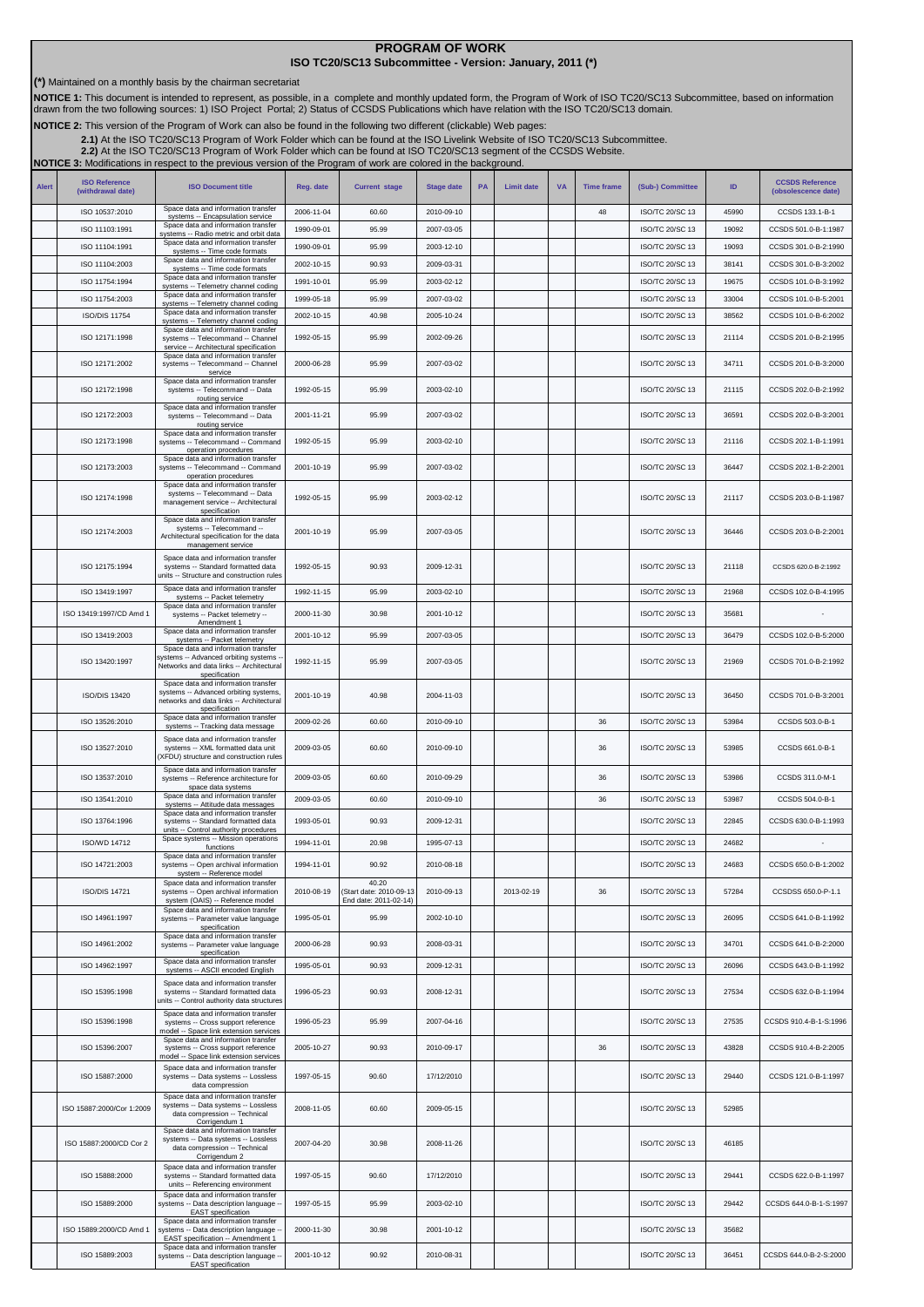|   | <b>ISO/DIS 15889</b>      | Space data and information transfer<br>systems -- Data description language -<br><b>EAST</b> specification                                                            | 2010-08-30 | 40.20                                                     | 05/01/2011 |   | 28/02/2013 | 36 | ISO/TC 20/SC 13        | 57320 | CCSDS 644.0-B-3         |
|---|---------------------------|-----------------------------------------------------------------------------------------------------------------------------------------------------------------------|------------|-----------------------------------------------------------|------------|---|------------|----|------------------------|-------|-------------------------|
|   | <b>ISO/DIS 15890</b>      | Space data and information transfer<br>systems -- Advanced orbiting systems,<br>networks and data links -- Audio, video<br>and still-image communications<br>services | 1997-05-15 | 40.98                                                     | 2001-09-04 |   |            |    | ISO/TC 20/SC 13        | 29443 | CCSDS 704.0-B-1-S:1994  |
|   | ISO 15891:2000            | Space data and information transfer<br>systems -- Protocol specification for<br>space communications -- Network                                                       | 1997-05-15 | 95.20<br>Start date: 2011-02-01<br>End date: 2011-05-01)  | 01/02/2011 |   | 01/05/2011 |    | ISO/TC 20/SC 13        | 29444 | CCSDS 713.0-B-1:1999    |
|   | ISO 15892:2000            | Space data and information transfer<br>systems -- Protocol specification for<br>space communications -- Security                                                      | 1997-05-15 | 95.20<br>Start date: 2011-02-01<br>End date: 2011-05-01)  | 01/02/2011 |   | 01/05/2011 |    | ISO/TC 20/SC 13        | 29445 | CCSDS 713.5-B-1:1999    |
|   | ISO 15893:2000            | Space data and information transfer<br>systems -- Protocol specification for<br>space communications -- Transport<br>protocol                                         | 1997-05-15 | 95.99                                                     | 2010-09-10 |   |            |    | ISO/TC 20/SC 13        | 29446 | CCSDS 714.0-B-1:1999    |
|   | ISO 15893:2010            | Space data and information transfer<br>systems -- Space communications<br>protocol specification (SCPS) --<br>Transport protocol (SCPS-TP)                            | 2007-03-06 | 60.60                                                     | 2010-09-10 |   |            | 48 | ISO/TC 20/SC 13        | 45986 | CCSDS 714.0-B-2         |
|   | ISO 15894:2000            | Space data and information transfer<br>systems -- Protocol specification for<br>space communications -- File protocol                                                 | 1997-05-15 | 95.20<br>Start date: 2011-02-0<br>End date: 2011-05-01    | 01/02/2011 |   | 01/05/2011 |    | ISO/TC 20/SC 13        | 29447 | CCSDS 717.0-B-1:1999    |
|   | <b>ISO/DIS 16363</b>      | Space data and information transfer<br>systems - Audit and certification of<br>trustworthy digital repositories                                                       | 2010-04-08 | 40.20<br>Start date: 2010-09-21<br>End date: 2011-02-22)  | 2010-09-21 |   | 2012-10-08 | 36 | ISO/TC 20/SC 13        | 56510 | CCSDS 652.0-R-1         |
|   | ISO/CD 16919              | Requirements for bodies providing audit<br>and certification of candidate<br>trustworthy digital repositories                                                         | 2010-12-07 | 40.20<br>(Start date: 2011-01-18<br>End date: 2011-06-19) | 18/01/2011 |   | 07/06/2013 | 36 | ISO/TC 20/SC 13        | 57950 | CCSDS 652.1-R.1         |
|   | <b>ISO/DIS 17107</b>      | Space data and information transfer<br>systems -- XML specification for<br>navigation data messages                                                                   | 20/01/2011 | 40.20<br>Start date: 2011-02-08<br>End date: 2011-07-09)  | 08/02/2011 |   | 20/07/2013 | 36 | <b>ISO/TC 20/SC 13</b> | 59155 |                         |
|   | ISO 17355:2003            | Space data and information transfer<br>systems -- CCSDS file delivery protocol                                                                                        | 1999-05-18 | 95.99                                                     | 2004-05-18 |   |            |    | ISO/TC 20/SC 13        | 33005 | CCSDS 727.0-B-1 S:2002  |
|   | ISO 17355:2004            | Space data and information transfer<br>systems -- CCSDS file delivery protocol                                                                                        | 2002-10-15 | 95.99                                                     | 2007-05-07 |   |            |    | ISO/TC 20/SC 13        | 38593 |                         |
|   | ISO 17355:2007            | Space data and information transfer<br>systems -- CCSDS file delivery protocol                                                                                        | 2005-10-27 | 90.92                                                     | 2007-08-10 |   |            | 36 | ISO/TC 20/SC 13        | 43829 | CCSDS 727.0-B-3 S: 2005 |
| O | ISO/CD 17355              | Space data and information transfer<br>systems -- CCSDS file delivery protocol                                                                                        | 2007-08-10 | 30.98                                                     | 2010-03-05 |   |            | 48 | ISO/TC 20/SC 13        | 50246 | CCSDS 727.0-B-4: 2007   |
|   | ISO 17433:2001            | Space data and information transfer<br>systems -- Packet telemetry services                                                                                           | 1998-06-30 | 95.99                                                     | 2003-02-11 |   |            |    | ISO/TC 20/SC 13        | 28460 | CCSDS 103.0-B-1 S:1996  |
|   | ISO 17433:2003            | Space data and information transfer<br>systems -- Packet telemetry services                                                                                           | 2001-10-19 | 95.99                                                     | 2007-03-05 |   |            |    | ISO/TC 20/SC 13        | 36448 | CCSDS 103.0-B-2 S:2001  |
|   | ISO 20652:2006            | Space data and information transfer<br>systems -- Producer-archive interface -<br>Methodology abstract standard                                                       | 2003-04-10 | 90.93                                                     | 2009-06-30 |   |            |    | ISO/TC 20/SC 13        | 39577 | CCSDS 651.0-M-1:2004    |
|   | ISO 21459:2006            | Space data and information transfer<br>systems -- Proximity-1 space link<br>protocol -- Coding and synchronization<br>sublayer                                        | 2004-01-09 | 90.93                                                     | 2009-12-31 |   |            | 48 | ISO/TC 20/SC 13        | 40247 | CCSDS 211.2-B-1:2003    |
|   | ISO 21460:2006            | Space data and information transfer<br>systems -- Proximity-1 space link<br>protocol -- Physical layer                                                                | 2004-01-09 | 95.99                                                     | 2007-10-10 |   |            | 48 | ISO/TC 20/SC 13        | 40248 | CCSDS 211.1-B-1         |
|   | ISO 21460:2007            | Space data and information transfer<br>systems -- Proximity-1 space link<br>protocol -- Physical layer                                                                | 2006-09-12 | 90.20<br>(Start date: 2010-10-15<br>End date: 2011-03-16) | 2010-10-15 |   | 2011-03-16 | 36 | ISO/TC 20/SC 13        | 44999 | CCSDS 211.1-B-3         |
|   | ISO 21961:2003            | Space data and information transfer<br>systems -- Data entity dictionary<br>specification language (DEDSL) --<br>Abstract syntax                                      | 2001-06-29 | 90.93                                                     | 2008-06-30 |   |            |    | ISO/TC 20/SC 13        | 36036 | CCSDS 647.1-B-1:2001    |
|   | ISO 21962:2003            | Space data and information transfer<br>systems -- Data entity dictionary<br>specification language (DEDSL) -- PVL<br>syntax                                           | 2001-06-29 | 90.93                                                     | 2008-06-30 |   |            |    | ISO/TC 20/SC 13        | 36037 | CCSDS 647.2-B-1:2001    |
|   | ISO 22641:2005            | Space data and information transfer<br>systems -- TM (telemetry)<br>synchronization and channel coding                                                                | 2001-10-12 | 90.93                                                     | 2008-12-31 | ◉ |            |    | ISO/TC 20/SC 13        | 36375 | CCSDS 131.0-B-1:2003    |
|   | ISO 22642:2005            | Space data and information transfer<br>systems -- TC (telecommand)<br>synchronization and channel coding                                                              | 2001-10-12 | 90.93                                                     | 2008-12-31 |   |            |    | ISO/TC 20/SC 13        | 36376 | CCSDS 231.0-B-1:2003    |
|   | ISO 22642:2005/Cor 1:2007 | Space data and information transfer<br>systems -- TC (telecommand)<br>synchronization and channel coding --<br>Technical Corrigendum 1                                | 2007-08-21 | 60.60                                                     | 2007-10-03 |   |            |    | ISO/TC 20/SC 13        | 50342 |                         |
|   | ISO 22643:2003            | Space data and information transfer<br>systems -- Data entity dictionary<br>specification language (DEDSL) --<br>XML/DTD Syntax                                       | 2001-07-20 | 90.93                                                     | 2009-04-01 |   |            |    | ISO/TC 20/SC 13        | 36377 | CCSDS 647.3-B-1:2002    |
|   | ISO 22644:2006            | Space data and information transfer<br>systems -- Orbit data messages                                                                                                 | 19/05/2005 | 90.92                                                     | 07/05/2008 |   | 36         |    | ISO/TC 20/SC 13        |       |                         |
|   | ISO/CD 22644              | Space data and information transfer<br>systems -- Orbit data messages                                                                                                 | 2001-10-12 | 30.98                                                     | 2004-11-03 |   |            |    | ISO/TC 20/SC 13        | 36379 |                         |
|   | ISO 22644:2006            | Space data and information transfer<br>systems -- Orbit data messages                                                                                                 | 2005-05-19 | 90.92                                                     | 2008-05-07 |   |            | 36 | ISO/TC 20/SC 13        | 42722 | CCSDS 502.0-B-1         |
|   | ISO 22645:2005            | Space data and information transfer<br>systems -- TM (telemetry) space data<br>link protocol                                                                          | 2001-10-12 | 90.93                                                     | 2008-12-31 |   |            |    | ISO/TC 20/SC 13        | 36380 | CCSDS 132.0-B-1:2003    |
|   | ISO 22646:2005            | Space data and information transfer<br>systems -- Space packet protocol                                                                                               | 2001-10-12 | 90.93                                                     | 2008-12-31 |   |            |    | ISO/TC 20/SC 13        | 36381 | CCSDS 133.0-B-1:2003    |
|   | ISO 22647:2006            | Space data and information transfer<br>systems -- Space link identifiers                                                                                              | 2001-10-12 | 95.99                                                     | 2010-09-10 |   |            |    | ISO/TC 20/SC 13        | 36383 | CCSDS 135.0-B-1:2002    |
|   | ISO 22647:2010            | Space data and information transfer<br>systems -- Space link identifiers                                                                                              | 2007-03-14 | 60.60                                                     | 2010-09-10 |   |            | 48 | ISO/TC 20/SC 13        | 45987 | CCSDS 135.0-B-3         |
|   | ISO 22663:2006            | Space data and information transfer<br>systems -- Proximity-1 space link<br>protocol -- Data link layer                                                               | 2001-10-12 | 95.99                                                     | 2007-10-10 |   |            |    | ISO/TC 20/SC 13        | 36386 | CCSDS 211.0-B-3:2004    |
|   | ISO 22663:2007            | Space data and information transfer<br>systems -- Proximity-1 space link<br>protocol -- Data link layer                                                               | 2006-09-12 | 90.20<br>Start date: 2010-10-15<br>End date: 2011-03-16)  | 2010-10-15 |   | 2011-03-16 | 36 | ISO/TC 20/SC 13        | 45000 | CCSDS 211.0-B-4         |
|   | ISO 22664:2005            | Space data and information transfer<br>systems -- TC (telecommand) space<br>data link protocol                                                                        | 2001-10-12 | 90.93                                                     | 2008-12-31 |   |            |    | ISO/TC 20/SC 13        | 36389 | CCSDS 232.0-B-1:2003    |
|   | ISO 22666:2005            | Space data and information transfer<br>systems -- AOS (advanced orbiting<br>systems) space data link protocol                                                         | 2001-10-12 | 95.99                                                     | 2007-08-15 |   |            |    | ISO/TC 20/SC 13        | 36391 | CCSDS 732.0-B-1:2003    |
|   | ISO 22666:2007            | Space data and information transfer<br>systems -- AOS (advanced orbiting<br>systems) space data link protocol                                                         | 2006-06-23 | 90.60                                                     | 17/12/2010 |   |            | 36 | ISO/TC 20/SC 13        | 44866 | CCSDS 732.0-B-2         |
|   | ISO 22667:2005            | Space data and information transfer<br>systems -- Communication operations<br>Procedure-1<br>Space data and information transfer                                      | 2001-10-12 | 90.93                                                     | 2008-12-31 |   |            |    | ISO/TC 20/SC 13        | 36392 | CCSDS 232.1-B-1:2003    |
|   | ISO/WD 22668              | systems -- Space link extension (SLE)<br>Service management specification                                                                                             | 2001-10-12 | 20.98                                                     | 2003-11-07 |   |            |    | ISO/TC 20/SC 13        | 36393 |                         |
|   | ISO 22669:2003            | Space data and information transfer<br>systems -- Space link extension (SLE)<br>Return-all-frames service                                                             | 2001-10-12 | 95.99                                                     | 2007-01-26 |   |            |    | ISO/TC 20/SC 13        | 36394 | CCSDS 911.1-B-1:2002    |
|   | ISO 22669:2007            | Space data and information transfer<br>systems -- Space link extension (SLE) -<br>Return-all-frames service                                                           | 2004-12-08 | 90.93                                                     | 2010-06-30 |   |            | 36 | ISO/TC 20/SC 13        | 43442 | CCSDS 911.1-B-2         |
|   | ISO 22670:2006            | Space data and information transfer<br>systems -- Space link extension (SLE)<br>Return-channel-frames service<br>Space data and information transfer                  | 2001-10-12 | 90.93                                                     | 2009-06-30 |   |            |    | ISO/TC 20/SC 13        | 36395 | CCSDS 911.2-B-1:2004    |
|   | ISO 22671:2005            | systems -- Space link extension (SLE)<br>Forward command link transmission<br>unit (CLTU)                                                                             | 2001-10-12 | 95.99                                                     | 2007-01-26 |   |            |    | ISO/TC 20/SC 13        | 36396 | CCSDS 912.1-B-1:2002    |
|   | ISO 22671:2007            | Space data and information transfer<br>systems -- Space link extension (SLE)<br>Forward communications link<br>transmission unit (CLTU) service                       | 2004-12-08 | 90.92                                                     | 22/12/2010 |   |            | 36 | ISO/TC 20/SC 13        | 43443 | CCSDS 912.1-B-2         |